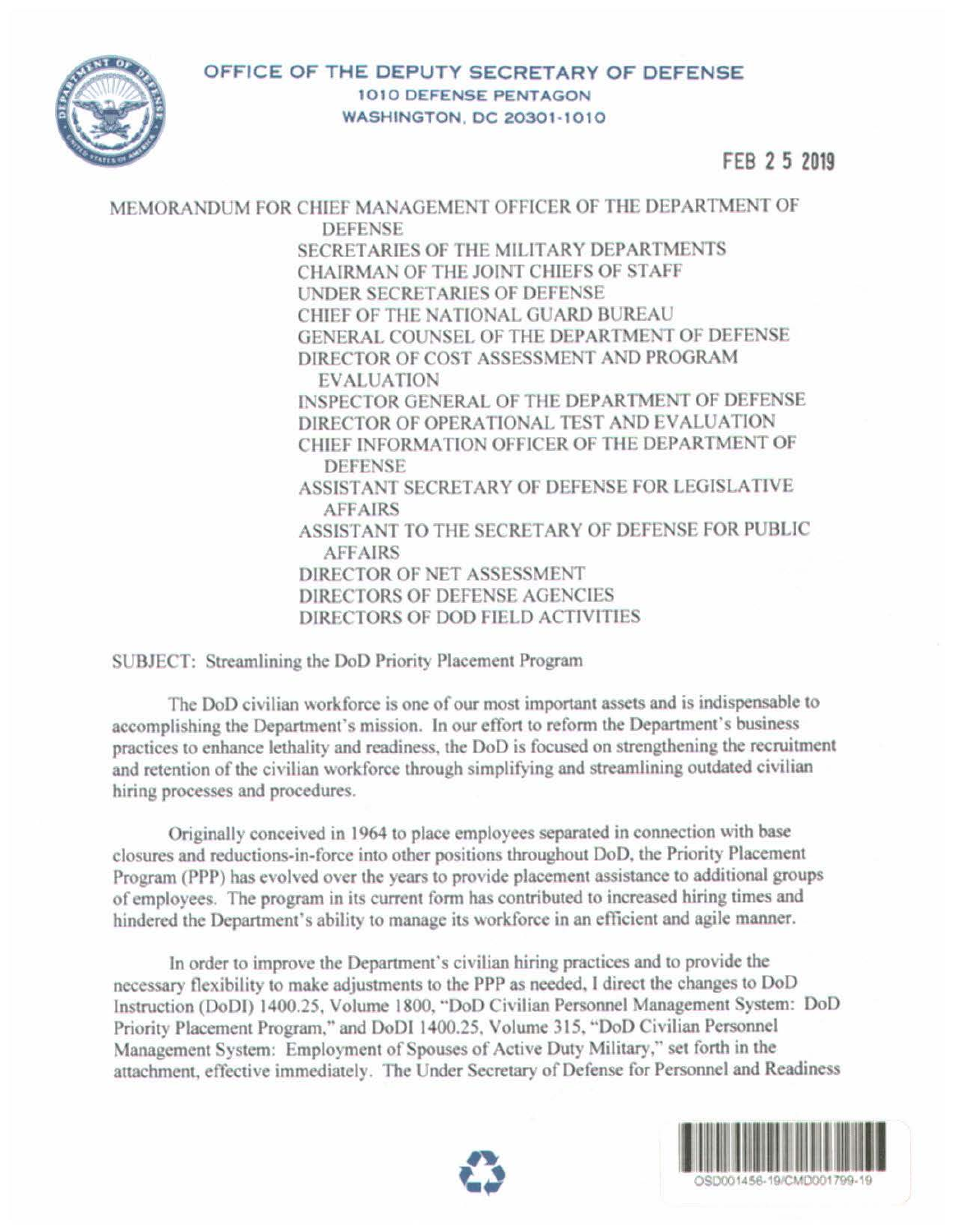will ensure that conforming changes are made to these DoD issuances as soon as practicable. DoDI 1400.20, "DoD Program for Stability of Civilian Employment," is hereby rescinded.

The Deputy Assistant Secretary of Defense for Civilian Personnel Policy will update the "Department of Defense Priority Placement Program Handbook" to remove change memoranda from the front of this publication. Any future information about changes will be disseminated separately.

My point of contact is Mr. Bobby Winn, Associate Director, Employment and Compensation, Defense Civilian Personnel Advisory Service, at (571) 372-1530, or bobby.e.winn.civ@mail.mil.

David L. Norquist

Performing the Duties of the Deputy Secretary of Defense

Attachment: As stated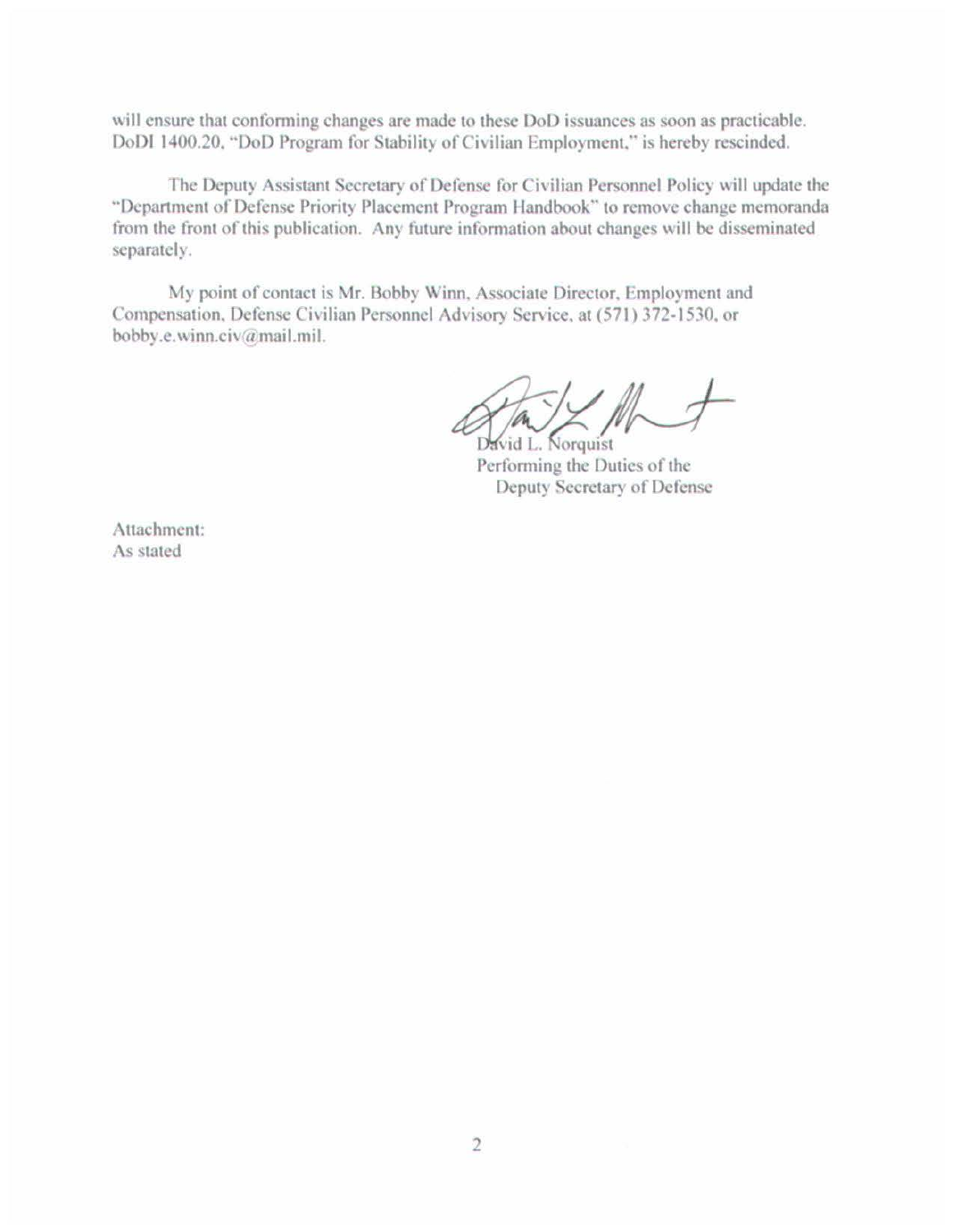## REVISIONS TO DoDI 1400.25, VOLUME 1800

Paragraph 3. "POLICY' of DoDl 1400.25. Volume 1800. is replaced with the following:

3. POLICY. It is DoD policy that adverse effects on employees caused by certain employment actions shall be mitigated to the extent possible through the DoD PPP. Such employment actions include. but are not limited to:

(l} Reductions in force (RIF);

(2) Position classification decisions:

(3) Separation due to declining relocation outside of the commuting area.

b. The PPP is the primary means for placing employees who have been adversely affected by these employment actions. DoD Component Heads shall not establish duplicate programs.

c. The PPP provides career transition assistance to individuals who are eligible for priority placement as prescribed in the "Department of Defense Priority Placement Program (PPP) Handbook" ("Handbook"). PPP eligibility may not be offered as a means to settle complaints, grievances, or appeals.

d. Except for positions in the Senior Executive Service and equivalent senior positions, all DoD civilian appropriated fund positions, including all positions in civilian pay systems established under the authority of the Secretary of Defense, are subject to the PPP unless specifically excepted in the Handbook, or by the USD(P&R) through an exception to policy. The Handbook will be updated immediately after any exception to policy is granted by the  $\text{USD}(P\&R)$  to reflect the exception.

Paragraphs 1-3 of Enclosure 2 to DoDI 1400.25, Volume 1800, are replaced by the following:

UNDER SECRETARY OF DEFENSE FOR PERSONNEL AND READINESS  $(USD(P&R))$ . The USD(P&R) is authorized to prescribe PPP procedures. The  $USD(P\&R)$  may delegate in writing to no lower than the Deputy Assistant Secretary of Defense for Civilian Personnel Policy (DASD CPP)) the authority to establish. revise. and publish PPP procedures in the Handbook.

Enclosure 3 to DoDI 1400.25. Volume 1800, is replaced by the following:

a. Procedures for the PPP are contained in the Handbook, available at: https://www.depas.osd.mil/Content/documents/OD/PPPHandbook.pdf.